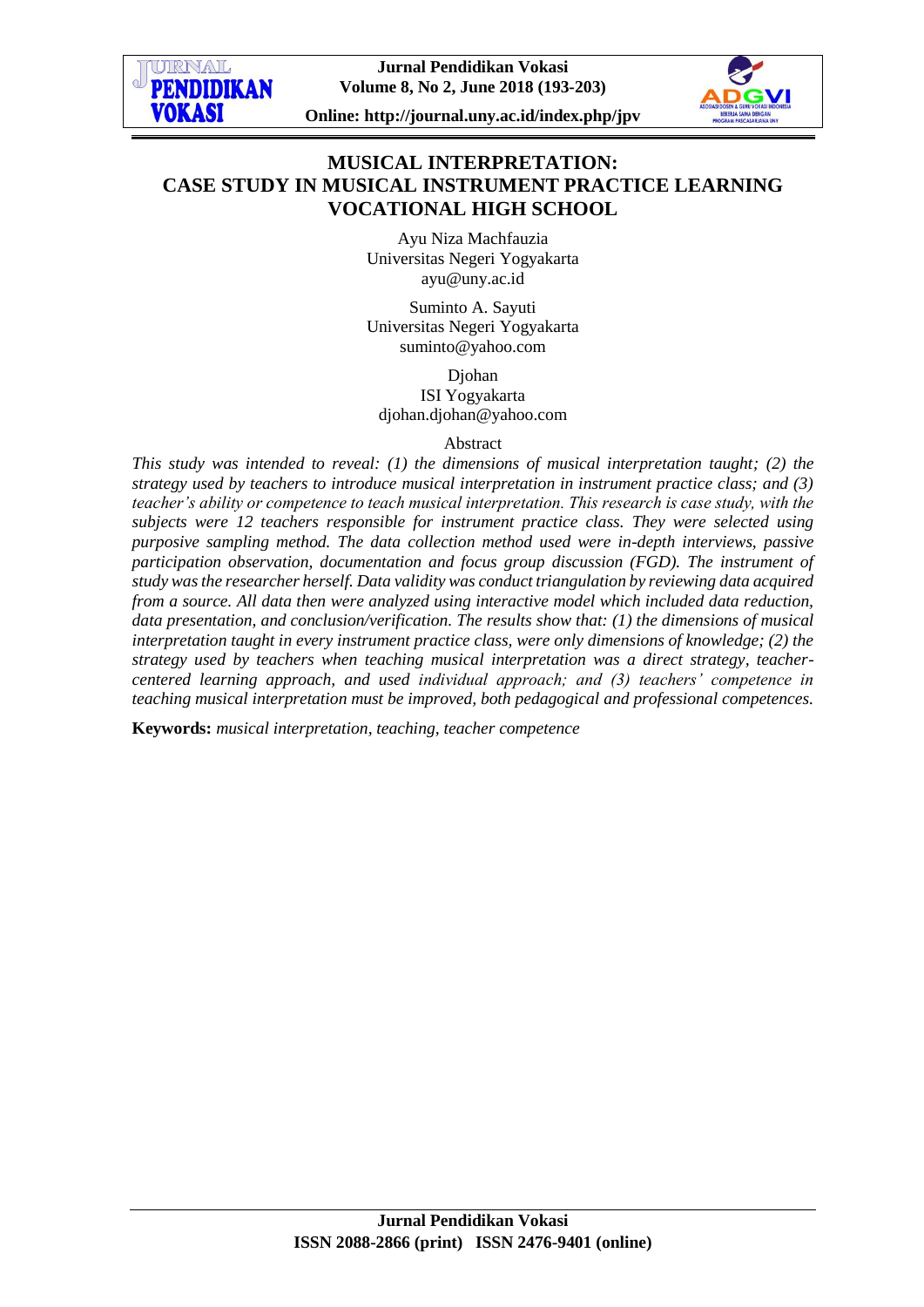### **INTRODUCTION**

Vocational education is a type of midlevel education which aims to prepare students before applying for work. Vocational education system provides knowledge and skills that are needed in order to ease their experience in the workplace. It is related to the way the teacher teach or embed values in certain work areas.

As we know it, vocational education in Indonesia has two targets preparing students before entering the workplace and advancing them to higher education (Andini, 2007),. Meanwhile, the concept of vocational education today tends to promote life skills education paradigm (Abadi, 2011, p. 1). Life skills are needed because vocational education is expected to provide proper skills for the graduates before facing the outside world and be able to solve problems encountered in real life. Therefore, students in vocational school need to be equipped with knowledge, skills, and life skills that can be used and useful in their workplace, as well as musical expertise.

Musical skill is one of 12 vocational disciplines which has been established within the framework of international curriculum (Rauner, 2009, p. 1447), and also one of the skill competences in vocational education skills spectrum (SK Ditjen Mandikdasmen No. 251/C/kep/mn/2008). In the field of musical skills, students need to be equipped with the knowledge of musical theories and musical instruments performance skills, including interpreting a piece of music, either artistic or non-artistic piece of music, before entering the workplace, especially as a player.

SMK Negeri 2 Kasihan Bantul Yogyakarta (formerly known as Music High School) is the only vocational high school which a music program and remains consistent with the basic skill areas of Western art music. This school is one of the most desired vocational school by junior high graduates. This is evident from the increasing number of students accepted each year at the school within the past three years.

As the only vocational school that provides musical programme with Western art influences such as Baroque, Renaissance, Classical, and Romantic, the school administration must prepare its students so that they are wellprepared for future workforce competition. Many musical and life skills are taught in the

school so that their graduates may compete and dominate the existing labour market.

Most of the time, graduates of SMK Negeri 2 Kasihan Bantul were accepted in many sectors. It is proved tha until 2018, a total of 75% of the Twilite Orchestra musicians are alumni of SMK Negeri 2 Kasihan Bantul (Ghozali, 2018). Prevoiusly, in 2010/2011, 24 alumni of this school became part of Indonesian Police Headquarters Musical Corps in Jakarta, while in 2012 about 22 alumni were accepted to the Indonesian Air Force based in Adisutjipto Airport, Yogyakarta.

Furthermore, the alumni of SMK Negeri 2 Kasihan Bantul who work as a teacher in music institutions, such as Purwa Caraka Music School, are numbered around 27 people and spread across various cities in Indonesia. This indicates that the school graduates are much absorbed as both a solo musician or group, and also as a teacher in music class institutions with various kinds of musical instruments that they mastered.

In vocational schools that has a music program like SMK Negeri 2 Kasihan Bantul, the learning process, especially on the subjects of major instrument practice, ideally the ratio between teachers and students is 1:1. This means that the learning process required a faceto-face ratio of 1 teacher to 1 student (private). With such an ideal condition, it is expected that the teacher can give a thorough teaching and a concrete example in applying the techniques of playing a musical instrument which includes attitudes, skills, and interpretation when performing a musical work in harmony with the characteristics of the musical work being played.

When playing a piece of music, especially works of Western art music, students need to be aware that many elements are contained in the music, so students must analyze each element in the music in order to know what the comoser's intention is. After analyzing it, the student is required to communicate any of these elements to the audience. The only way to communicate it is to use a method that is interpretation. Interpretation itself is an understanding or translation of the symbols and elements of music contained in a score.

Furthermore, in order to interpret a piece of music, students should also learn every element of music featured in the score, because we need to realize that in music itself there are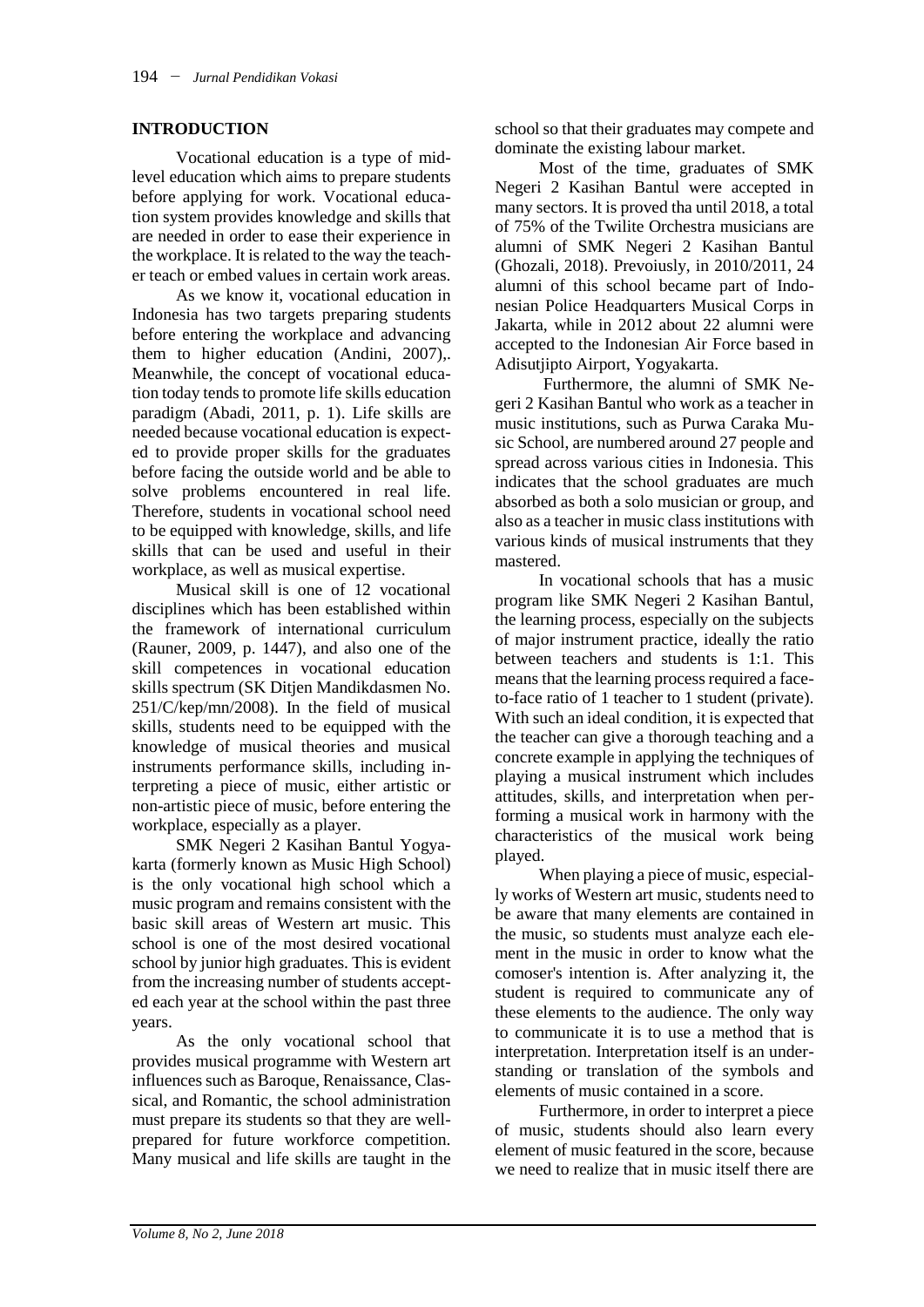many elements of music (Duckworth, 2010, p. xxii) in addition to the fundamental elements it has. If students can interpret or understand a piece of music properly, they are also expected to communicate the work to the audience properly. This is because the interpretation is also associated with communication. Therefore, students also need to know and understand the structure and analysis of musical form.

According to Hermeren (2001, p. 13), the purposes of interpretation in music, among others, are to know what the composer wishes, to express and communicate feelings, and to describe the historical, social, and psychological conditions for the creation of works that are about to be interpreted. Interpreting a piece of music, especially the artistic music, is necessary in order to provide clarity to every tone that has been created by the composer, and clarity is produced in a musical performance. Therefore, musical interpretation is closely related to the musical performance.

A musician can be said to be a professional in the field of music if he has good skills (in terms of musical instrument playing techniques), and has the capability of understanding musical interpretation and be able to apply it when performing a piece of music. The statement was confirmed by Sloboda's opinion in Reid (2002, p. 104) which said, "a performer Might be a superb technician but lack of musical insight, and vice versa. An expert musician will be Able to balance technical finesse with interpretive understanding." Thus, to be an expert musician is not enough by having the skills to play instruments/singing alone, but also a good insight about music, so that there is a balance between the skills of playing instruments/singing and interpretive understanding.

In SMK Negeri 2 Kasihan Bantul, one of the objectives to be achieved in the process of learning is that the students can master the instrument practice well. They are expected to perform well, either solo or in groups. However, to realize the capabilities that are about to be achieved is not easy. This is because there are still barriers that need to be addressed, such as the students' lack of the ability to interpret a piece of music especially when performing it.

On the implementation of the instrument practice learning process, teachers tend to teach matters related to instrument playing techniques/singing techniques, while musical interpretation is not taught explicitly. This

resulted in students who don't understand with musical interpretation learning. When playing a piece of music, especially works of western art music, students only play what is written in the score. This means that every element of music, including music history in and about the repertoire, is not well understood. In reality, the art of interpretation is not only to play what is written on the score track, but also make a possibility for students to create the elements contained in the score musically while informing it, and make it artistic.

Casals (Kitelinger, 2010, p. 1) stated that, "Without interpretation, it is just poor penand paper music". That is, if a music performer didn't user interpretation while performing a piece of music, the song will be felt as monotonous or "bland". To that end, a music performer needs to have knowledge of music, musical ability, sensitivity to music, and a good musical quality, in order to interpret a musical work properly. This is necessary because musical interpretation (Silverman, 2007, p. 101) is more than an aural photocopy of the score, and an act that brings the entire ability of a person which includes intellectual, social, cultural, artistic, physical, emotional, and personal into musical performance events. Another opinion related to musical interpretation is expressed by Kitelinger (2010, p. 2) which is the process of discovering the meaning implied in the written symbols. As in linguistics, a music interpreter (teacher) exchanges these symbols in an agreed system of meaning (consensus), and it is paving the way for music to become a medium of communication.

From the opinions that have been described, it can be said that the musical interpretation is to recreate what has been written by the composer from a music presenter so that the music has an understood meaning and becomes an artistic sound. Therefore, musical interpretation should be taught in instrument practice learning. This is because musical interpretation is the understanding of a whole piece of music.

Based on the problems described above, the objectives of this study were (1) to reveal the dimensions of musical interpretation taught by teachers; (2) to know the strategies used by teachers in teaching musical interpretation in instrument practice learning; (3) to show the teachers' competence when teaching musical interpretation instrument practice learning.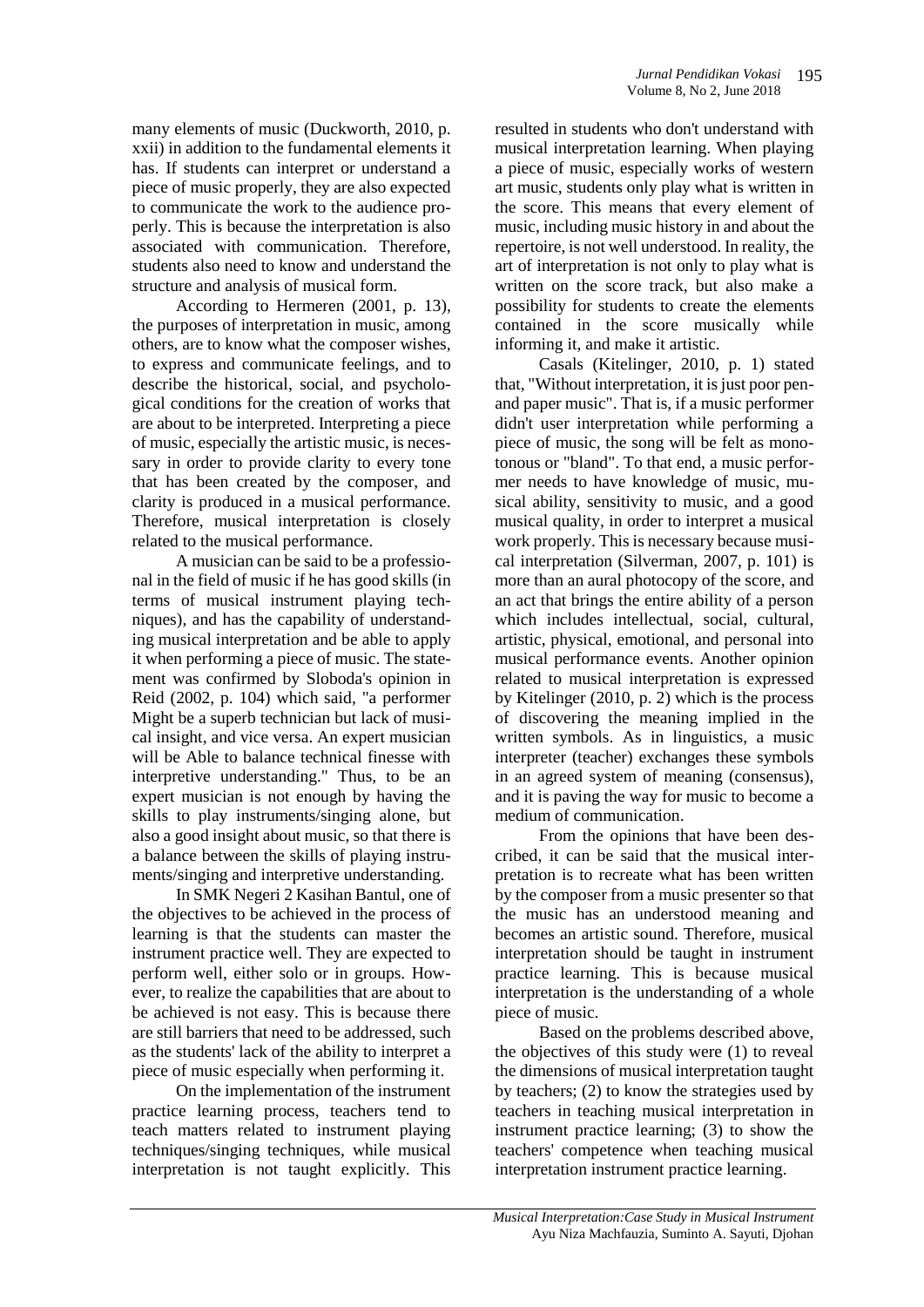# **Research Method**

This study uses case study qualitative approach. We use case study because we need to learn more about the individuals (teacher) in order to help them adapting well (Gerring, 2007, p. 12). This study is also an empirical study which explores phenomena (Yin, 2009, p. 18) about musical interpretation learning that must be taught in instrument practice which includes knowledge, perception, and musical experience.

When conducting this case study, the researcher investigate and probe into a particular phenomenon (case) regarding how a teacher teach musical interpretation, and then the interpretation dimensions (knowledge perception, and experience) which are being taught by instrument practice teacher to  $10<sup>th</sup>$ , 11<sup>th</sup>, and 12<sup>th</sup> grade students of SMK Negeri 2 Kasihan Bantul Yogyakarta can be determined.

The study was conducted from August to December 2012. The data was collected at SMK Negeri 2 Kasihan Bantul, Yogyakarta. This is it is the only vocational school with a musical expertise area which consistently teaching western music learning, so it is interesting to study how instrument practice teachers teach musical interpretation which includes knowledge, perceptions, and experiences.

Teachers who administer instrument practice subjects are amounted to 12 people and determined purposively by adjusting it to the research objectives. Teachers become the subjects of this study because teachers play a major role in every educational system, including music education. Teachers will teach and impart knowledge about music to their students, including teaching musical interpretation. By teaching musical interpretation, students are expected to understand and know it so that they can apply it when performing western art music.

This case study was conducted in three phases, namely pre-field, in the field, and postfield. At the stage of pre-field, the researcher created a study permission for preliminary study as well as research, prepared interview manual, recording devices such as cameras, camcorders, and notebooks.

In the field, the researcher carried out further assessment of the place of study (SMK Negeri 2 Kasihan Bantul) for data collection. Because qualitative research methods put more emphasis on process rather than outcome, to meet the accurate results, the researcher see the whole process so this study puts the researcher as the main instrument in extracting and processing of the obtained data.

In the post-field phase, the researcher carried out a series of process of data analyses and interpretation of data that has been obtained previously. All data that has been analyzed is written in the form of a report.

Most of the data in this study are presented in form of words and sentences. Others are in form of pictures which were obtained via photography and video taping. On her case study, Yin (2009, p. 83) said that there are six sources which can be used to collect evidence and data for research purposes: documentation, records archive, interviews, field observation, participatory observation, and physical artefacts.

Pertaining to this study, data that were collected as evidence were obtained through the use of four different data collection techniques, namely (1) in-depth interviews; (2) observation; (3) documentation; and (4) a focused group discussion (FGD). Interviews were conducted face-to-face (Gillham, 2000, p. 62) to provide flexibility in communicating with the research subject, in this case the teachers who teach instrument practice: Drs. Gmr I (Clarinet and Saxophone); Brn Ari, S. Sn. (Trumpet); Drs. Stn, M. Pd. (Oboe); Sprj, M. Sn. (Guitar); Fd, M.A. (Violin); Brg Brt W, EP. (Cello); Fr gf. S. Pd. (Violin); Drs. Sdrt (Cons Bas); Utr, S. Sn. (Piano); Drs. Lg SMJ (vocals); and Dra. Yhn L.S. (Vocal). Interviews were conducted after the class was dismissed and resting time. The questions asked are not separated from the interview manual that has been prepared. However, it is possible that those questions are spontaneous but still inside the fringe of the studied issues.

Passive participant observation is an observation made directly to an object that is studied in a natural setting. In other words, researchers observe directly the ability of teachers, teachers' strategies, as well as the teachers' competence in teaching musical interpretation in instrument practice learning. While on observation, the researcher conducted a simple observation that consists of three elements (Gillham, 2000, p. 45), namely (1) to see what the teacher taught related to musical interpretation following instrument practice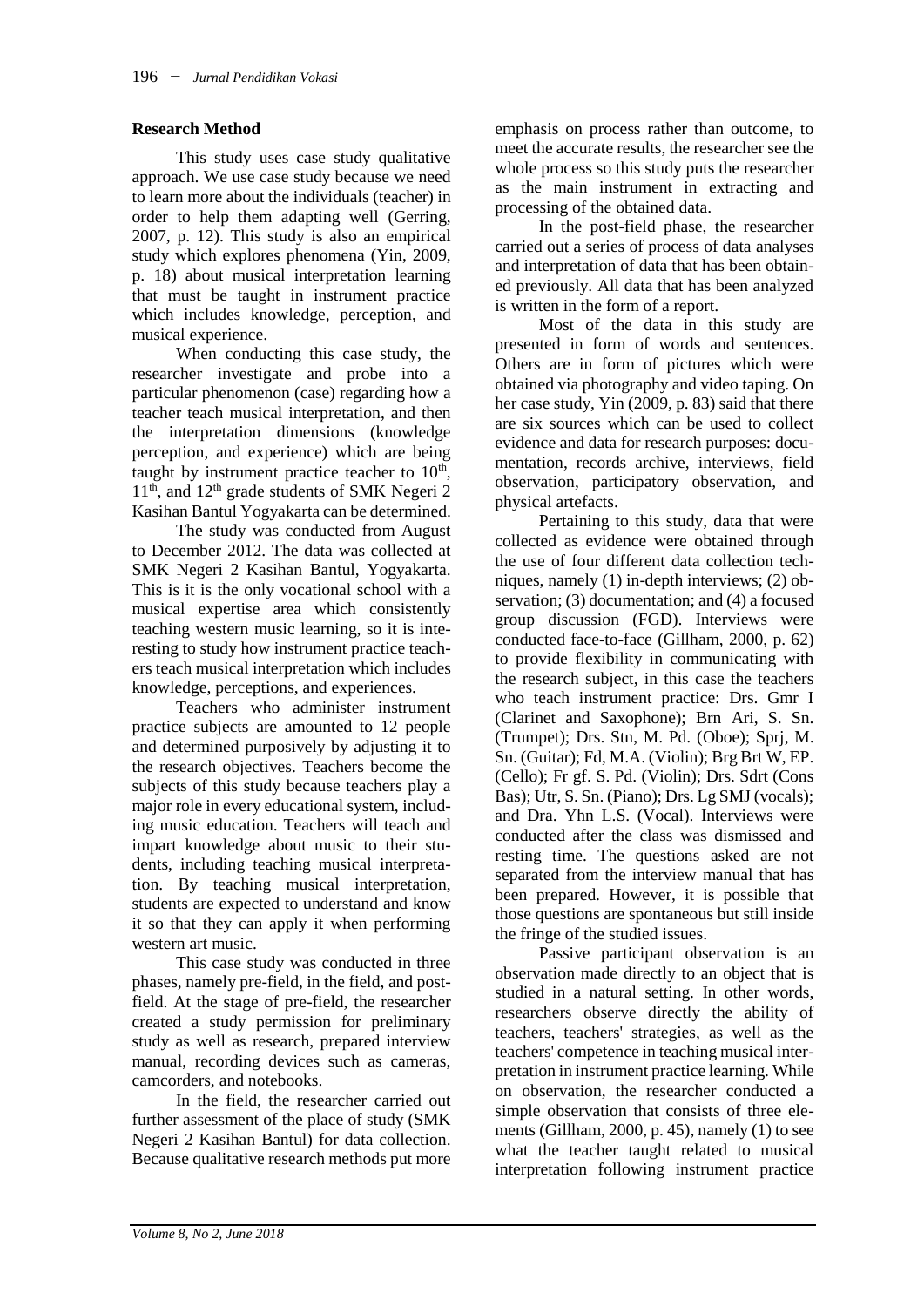learning process which has been implemented by teachers according to a predetermined schedule; (2) to listen to what the teacher says; and (3) at any time, to ask the teachers to explain the questions that are asked. Data acquisitions by observation were noted and recorded in form of videos and photos.

Documentation is used to get data that are needed. Documents used in thi study are presented in form of written report and illustrations (Sugiyono, 2012, p. 82). Written documents provided here are instrument practice syllabi, while the illustrated ones are comprised of photos and videos which were taken during teaching process in school. Figure 1, 2, and 3 serve as the examples of instrument practice learning.



Figure 1. A Teacher Teaches a 9<sup>th</sup> Grade Student How To Play Cello (*Collection: Ayu,2012*)



Figure 2. A Teacher is Pay Attention Student of Grade 12 in Playing Scales (*Collection: Ayu, 2012*)

Data that have been obtained through interviews, observation, and further documentation is verified through focused group dis-

cussion. FGD itself is a data collection activities by means of group discussion to discuss issues that have been determined, and is done in a systematic and purposeful way. FGD in this study was held on January 21, 2013 and attended by 4 teachers of instrument practice as research subjects, and is facilitated by one moderator and assisted by two people who helped record the course of the FGD. The discussion material in this FGD is related to instrument practice learning, especially musical interpretation learning.



Figure 3. A teacher is Teaching Singing Techniques to a Student. (*Collection: Ayu, 2012*)

The data analysis consists of three stages: pre-field, in the field, and post-field. Pre-field data analysis is to analyze the results of preliminary studies, which are used to determine the focus of research. The results of preliminary studies indicate that when playing a piece of music, a student reading directly the scores of the song, while the teacher only directs how to read notation correctly. It seems that teachers only transfer knowledge to students. Whereas in playing a piece of music, especially artistic musical works, reading notation correctly is not enough, the interpretation of the score itself is also required. This is the focus of research.

In field analysis is performed interactively (Miles & Huberman, 1994; Sugiyono, 2006) and carried out continuously until the data collection was complete. At the time of interview and observation, analyses of the answers and the observed phenomena are also conducted.

The components analyzing interactive model data (Miles & Huberman, 1994, p. 10) used in this study consisted of 1) data reduc-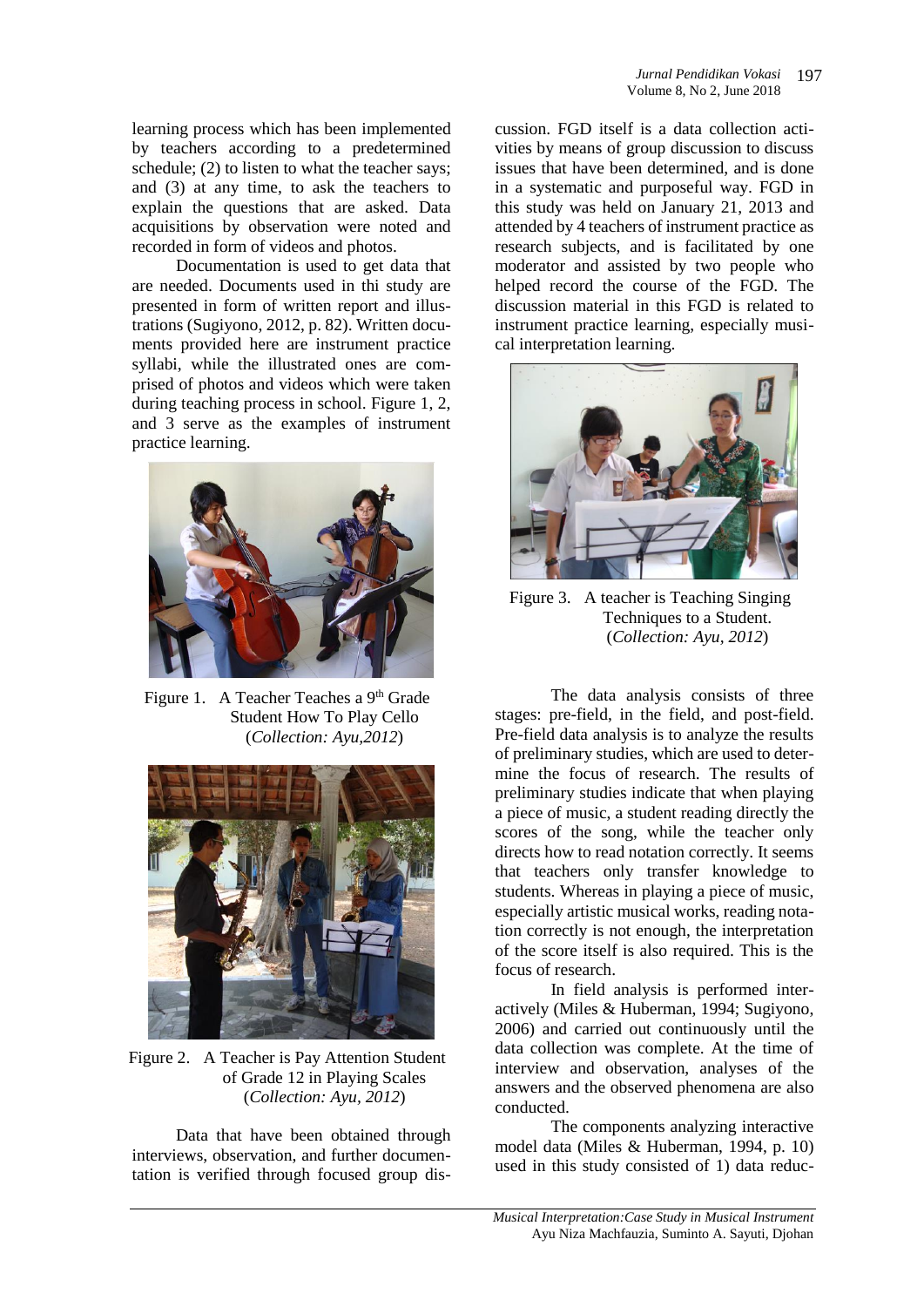tion, 2) data presentation, and 3) conclusion / verification. Data reduction is done by summarizing, taking basic and important data, and make categorization. The steps of data reduction (Lacey & Luff, 2001; Patilima, 2011) were conducted in this study: transcription, data organization, recognition, and coding. After data reduction is done, the next step is to present the data. In this study, the data is presented in the form of narrative text. In addition, the data are also presented in tabular form.

In this study, data that related to strategies used by teachers, and teachers' competence in teaching musical interpretation are presented narratively, while data that related to the dimensions of musical interpretation are presented in tabular and narrative form.

The final step of this interactive model data analysis is conclusion. The study finds the weakness of teachers in the teaching musical interpretation. Their weakness is how lessdetailed the information given in class related to musical interpretation. Teachers teach playing musical instrument/singing techniques more than other techniques. Based on findings obtained in this study, an alternative strategy about western musical interpretation learning may be applied, which is comprised of five M's. They are learning (mempelajari), seeing (melihat), hearing (mendengarkan), comparing (membandingkan), and discussing and reflecting (mendiskusikan dan merefleksikan).

#### **Results and Explanation**

In instrument practice learning, musical interpretation is one of important aspects that need to be taught to students along with instrument practice technics. In learning process, students are not only equipped with the skills to play any instrument, but also equipped with the knowledge, and the ability to interpret a piece of music being played.

Developing interpretations of the music being played, according to Ford (2011, p. 2) is one of the most important and enjoyable aspects of music making. This is because interpretation can reflect the ideas and feelings of the player about the music which is being played. Thus, through interpretation, a player can communicate his emotional connection with the music being played. However, Ford (2011) also said that unfortunately many musicians and music teachers are generally

more concentrated to notes and rhythm which are part of the framework of interpretation. This also happens instrument practice learning at SMK Negeri 2 Kasihan Bantul, especially in musical interpretation learning. In the learning process, the teacher concentrates more on notes, rhythm, music instrument performance techniques. This is proved by interviews described in another section. The dimensions of musical interpretation which are taught are limited to how to read notes and rhythm correctly. This activity is shown in Figure 4.



Figure 4. A Teacher Teaches How to Read Notes Correctly in a 12<sup>th</sup> Grade Classroom. (*Collection: Ayu, 2012*)

In Figure 4, we can see that the teacher still guides his students to read notes on a musical sheet. This is done because the  $12<sup>th</sup>$ grade students are experiencing problems in reading notes. The same condition is also described on an interview with Sprj:

 *Anak-anak itu masih sulit bacanya...jadi masih perlu dituntun. Kalau engga ya..mereka mandeg ga praktik. Ga cuma baca not yang masih masalah, tapi juga baca ritmenya juga masalah. (Students have difficulties when reading notes, so they must be guided. If they are not guided, they would stuck and won't practice. Not only reading notes, they also can't read rhythms properly.) (Ptn).*

Instrument practice learning such as in a guitar class goes on until the end of class. Sometimes, the teacher gives an example of musical performance that is being taught, then the students imitate what the teacher did. This activity is illustrated in Figure 5.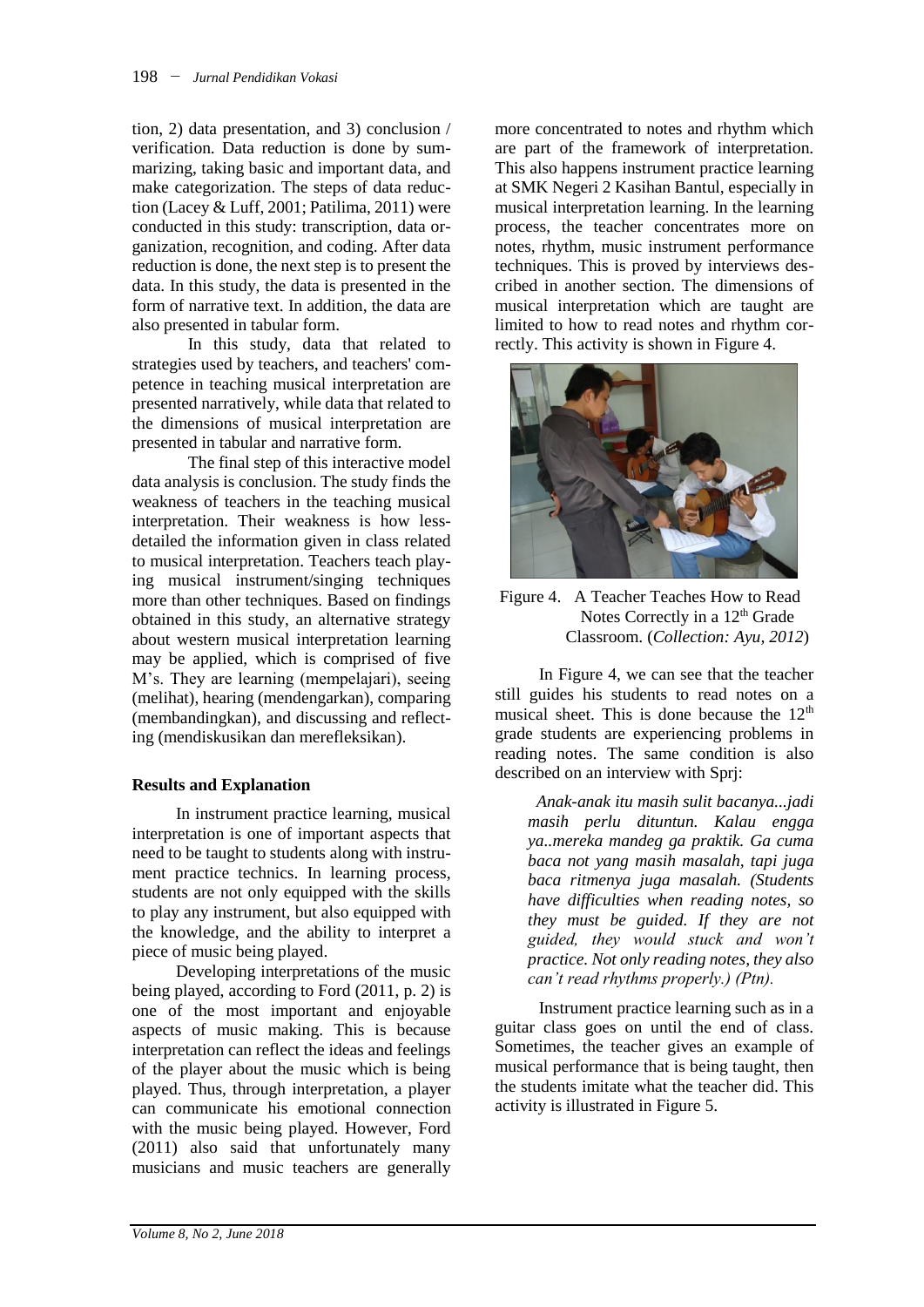

Figure 5. A Teacher Shows a 12<sup>th</sup> Grade Student How to Play Music. (*Collection: Ayu, 2012*)

In violin class, both A and B (A is administered by Fr Gf, while B is by Fd), and cello class, the teachers are more focused to the playing techniques. This is in line with an interview with Fr Gf:

 *Dalam praktik instrumen itu yang penting adalah teknik permainan. Nek teknike wis dikuasai, sing liane gampang. (If the playing techniques are finally mastered, they can easily master other techniques). (Ptn).*

The same thing is also said by Fd and Brg Brt W who added that playing techniques is one of the most important things to be taught in instrument practice.

*Dalam praktik instrumen, teknik-teknik permainan menjadi pokok penting yang diajarkan, karena kalau siswa tekniknya bagus, maka dia bisa juga meng-interpretasikan karya musik yang dimainkan. (In instrument practice, the performance techniques are the important aspects that are taught, because if students know the techniques, they may interpret a song that they play.) (Ptn) (interview with Fd.).*

*Nek ngajari praktek sik penting ya teknik, etude dan lagu noo..Nek iso teknik, siswasiswa iso main dewe ora tergantung karo gurune. (When teaching practices, the most important things are techniques, etude, and song. If students know the techniques, they can play a song without assistance from their teacher). (Ptn) (interview with Brg Brt W).*

Based on those interviews, we can conclude that technique is the main thing that

mut be taught in instrument practice. According to Fd, if students mastered the technique, they can interpret the piece of music being played. In order to interpret a musical work, playing technique is not enough, a performer needs to have the knowledge and skill labout musical interpretation itself. The learning process on playing techniques is illustrated in Figures 6 and 7.



Figure 6. A Teacher Performs Bowing Technique with 12<sup>th</sup> Grade Students. (*Collection: Ayu, 2012*)



Figure 7. A Teacher Performs Fingering Technique with a  $12<sup>th</sup>$  Grade Student. (*Collection: Ayu, 2012*)

On Figure 6 in violin class A, we can see that the learning process is pretty classical, while in violin class B (Figure 7), the learning process is individual. Nevertheless, individual approach is also added in violin class A, especially when the teacher assessed every single student's technique. Like both violin classes, the same process also occurred in other class as told by Yhn L.S (vocal class A teacher):

*Kelas X lebih ditekankan ke teknik, ya... pernafasan, intonasi, pengucapan, karena mereka kan baru pertaman kali belajar vokal ini. Selain itu, mereka juga harus*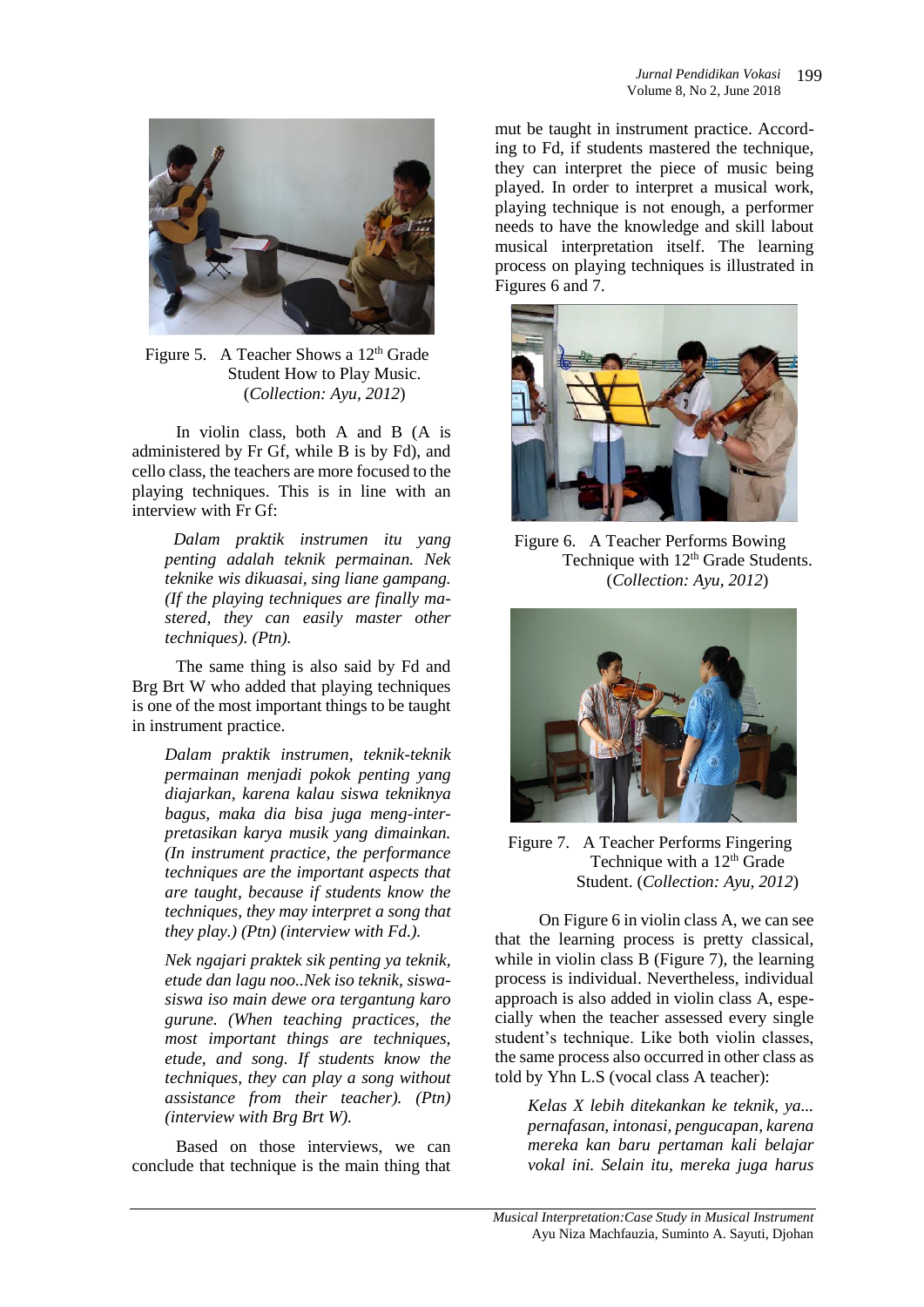*banyak latihan membaca partitur. (Class X is directed towards techniques… breathing flow, intonation, pronunciation, because they are first-timers in the vocal class. They also need to read more musical scores.) (Ptn).*

From those classes, it can be explained that in the instrument practice learning process, teachers tend to emphasize things related to basic techniques of playing instruments and singing (breathing).

Meanwhile, one of interpretation frameworks that need to be taught is frasering (White, 2009), taught in saxophone and piano classes. In both classes, the students are wellmotivated to train themselves. When attending practice learning process, students can perform a song with ease without any guidance whatsoever. However, the teacher guides the students to play melodies in one phrase, known as frasering. An interview with the saxophone teacher (Gmr I) proves the statement above:

*Siswa-siswa kelas XI ini jauh lebih termotivasi dalam praktik daripada siswasiswa kelas XII. Mereka sangat mandiri, sehingga saya tidak perlu lagi menuntun mereka membaca notasi. Saya tinggal mengajarkan frasering dan sedikit-sedikit saya ajarkan juga bagaimana menganalisis lagu. (The 11th grade students are more motivated for practice rather than the 12th grade ones. The 11th grade students are more independent. I don't even need to guide them reading notes. I can just teach them frasering and slowly teaching how to analyze songs.) (Ptn).*

The same thing also said by piano teacher (Utr) as told in an interview:

*Mereka saya ajari bagaimana memainkan frasering, karena mereka sudah tidak masalah dalam membaca. Jadi perlu ditingkatkan lagi teknik-teknik per-mainannya,salah satunya bagaimana memainkan melodi dalam satu frase. (I taught them how to play frasering because they have no problems in reading. They need to improve their playing techniques, including how to play melodies in a phrase.) (Ptn).*

The learning process of frasering in saxophone and piano practices class is illustrated in Figures 8 and 9.



Figure 8. A Teacher Gives an Example on How to Play a Melody in One Phrase to 10<sup>th</sup> Grade Students. (*Collection: Ayu, 2012*)



Figure 9. A Teacher Shows the  $12<sup>th</sup>$  Grade Students the Melodies that are Played in One Phrase. (*Collection: Ayu, 2012*)

Based on Figures 8 and 9, the teacher taught frasering to students that are already fluent when reading musical notes. Frasering I taught because if students could play melody in one phrase, they may interpret a song independently.

Regarding the learning strategy used by teachers to teach musical interpretation, every intrument practice teacher used various methods like imitation method, demonstration method, and drill method. Preaching method is used to explain things related to performance techniques. Imitation method is used to give an example to the students, and then they follow what the teacher did. Demonstration method is used to show an example of instrument performance performed by the teacher, while the drill method is used to help students playing some parts of the song that are considered difficult. With the application of drill method, students would not find any difficulties when performing a song in the future.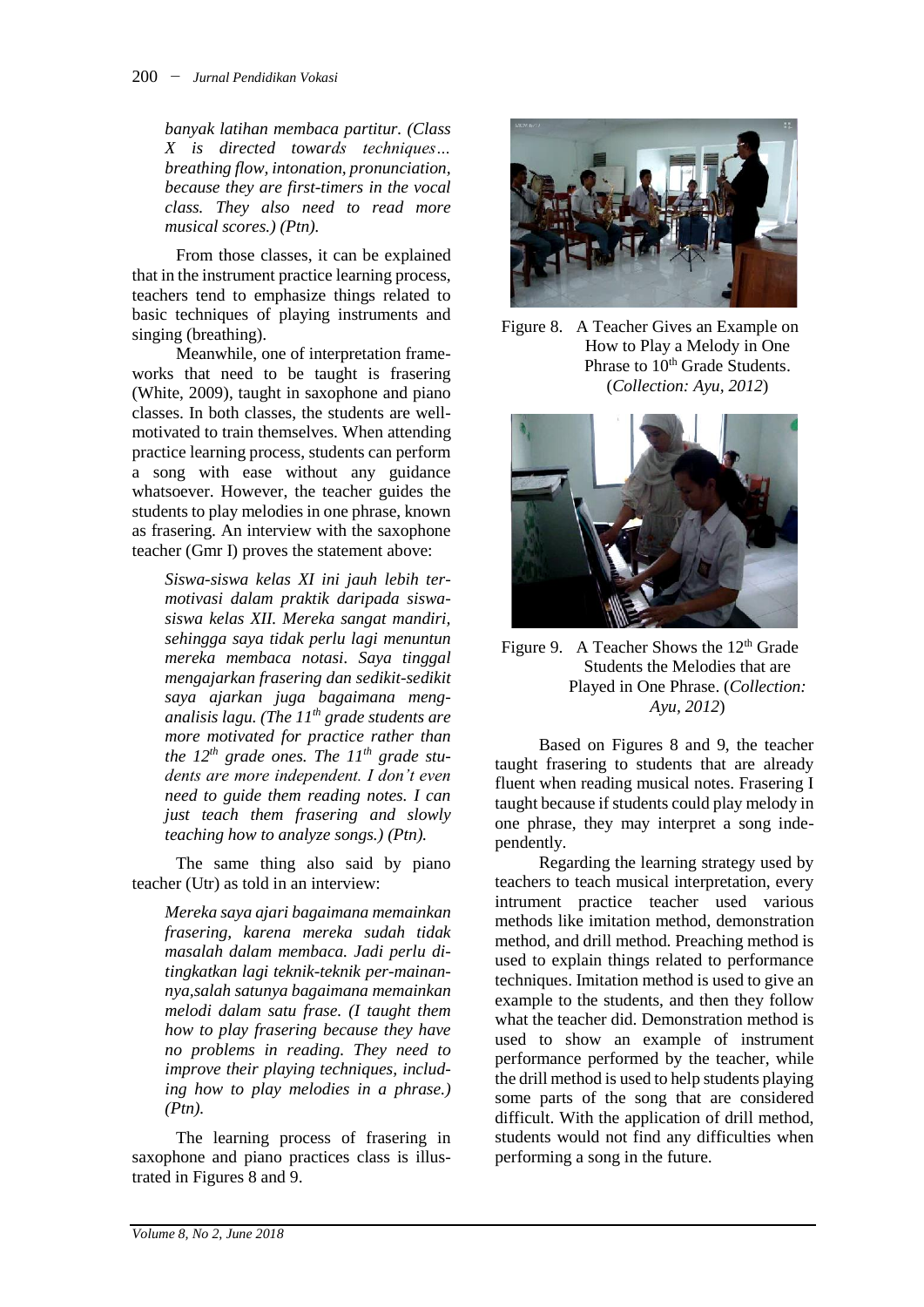The use of these methods in practice is collaborated with one another and adapted to a variety of factors such as the development of the student's skill level, objectives, contents of learning materials, and the environment. If only one method is used by the teacher in musical interpretation learning, it may not necessarily be able to achieve the learning objectives that have been determined. Therefore, the teacher uses a variety of methods in every learning process. The use of such methods can be described through an interview with vocal teacher B (Lg SMJ):

*Biasanya, saya kasih contoh dulu..satu dua kali. Setelah itu siswa mencoba menyanyikan lagu seperti apa yang sudah saya contohkan. Sambil praktik, yo aku jelasi juga tentang teknik-teknik vokal, supaya mereka ngerti. (Sometimes I give one or two examples first, then the students try to sing the song like I did before. While practicing, I also explain the vocal techniques to them.) (Mtd)*

The teacher's posture when giving an example using demonstration and imitation methods can be seen in Figure 10.



Figure 10. Vocal Teacher B Gives an Example of Correct Articulation Technique to 12th Grade Students. (*Collection: Ayu, 2012*)

Based on Figure 10 and the interview with vocal teacher B (Lg SMJ), teachers use demonstration method (shows how to sing with a good and correct articulation technique) which is combined with lecture method (explaining the techniques of articulation). Teachers also use the imitation method, because teachers also give examples of singing with good and correct articulation technique. Students then try to practice singing by imitating what has been exemplified by the teacher. The use of these methods in musical interpretation learning in vocal class B is intended to motivate students to practice and continue developing their own ability and improving their singing skills.

Based on observation, we know that almost all instrument practice teachers, who are the subjects of this study, have a good personality. When teaching instrument practice, particularly musical interpretation, teachers are in a relaxed situation, including when guiding students to read musical sheets. The following interview with an  $11<sup>th</sup>$  grade student from saxophone class confirmed the statement above:

*Pak Gmr I ngajarnya asik, santai. Ga cuma ngajarnya tapi orangnya juga asik, baik lagi. (Mr. Gmr I is a fun and relaxed person. Both his teaching and personality are admirable.) (Prsp).*

Other opinions about a nice teacher also appeared on an interview with one of the  $12<sup>th</sup>$ grade students (Nnc) in vocal class B:

*Saya senang diajar pak Lg Smj. Dia baik, sabar kalo ngajarin kita. Terus pak Lg Smj orangnya rajin. (I like being taught by Mr. Lg Smj. He's a kind person, and welltempered in class. He is also a diligent person.) (Prsp).*

From those three metaphors, we can say that the teachers show an admirable personal while teaching instrument practice so that students can follow the learning process easily. Nevertheless, the teachers' nice personality is often used by students who are not prepared to practice to avoid attendance in class. In some cases, learning process have to be cancelled. This phenomenon was revealed on an interview with vocal teacher A (Yhn  $L.S$ ):

*Nek bocah-bocah ra siap praktek…yo wis…ora ono pelajaran. (If students are not prepared to practice, well, there will be no class that day.). (Kmpt)*

The same condition happened on a piano class managed by Utr. In this class, if students are not ready enough to practice, there will be no learning process. That account is based on the following interview:

*Kadang-kadang anak-anak tidak siap untuk praktik. Kalau anak-anak pada tidak siap praktik, saya tidak mengajar.*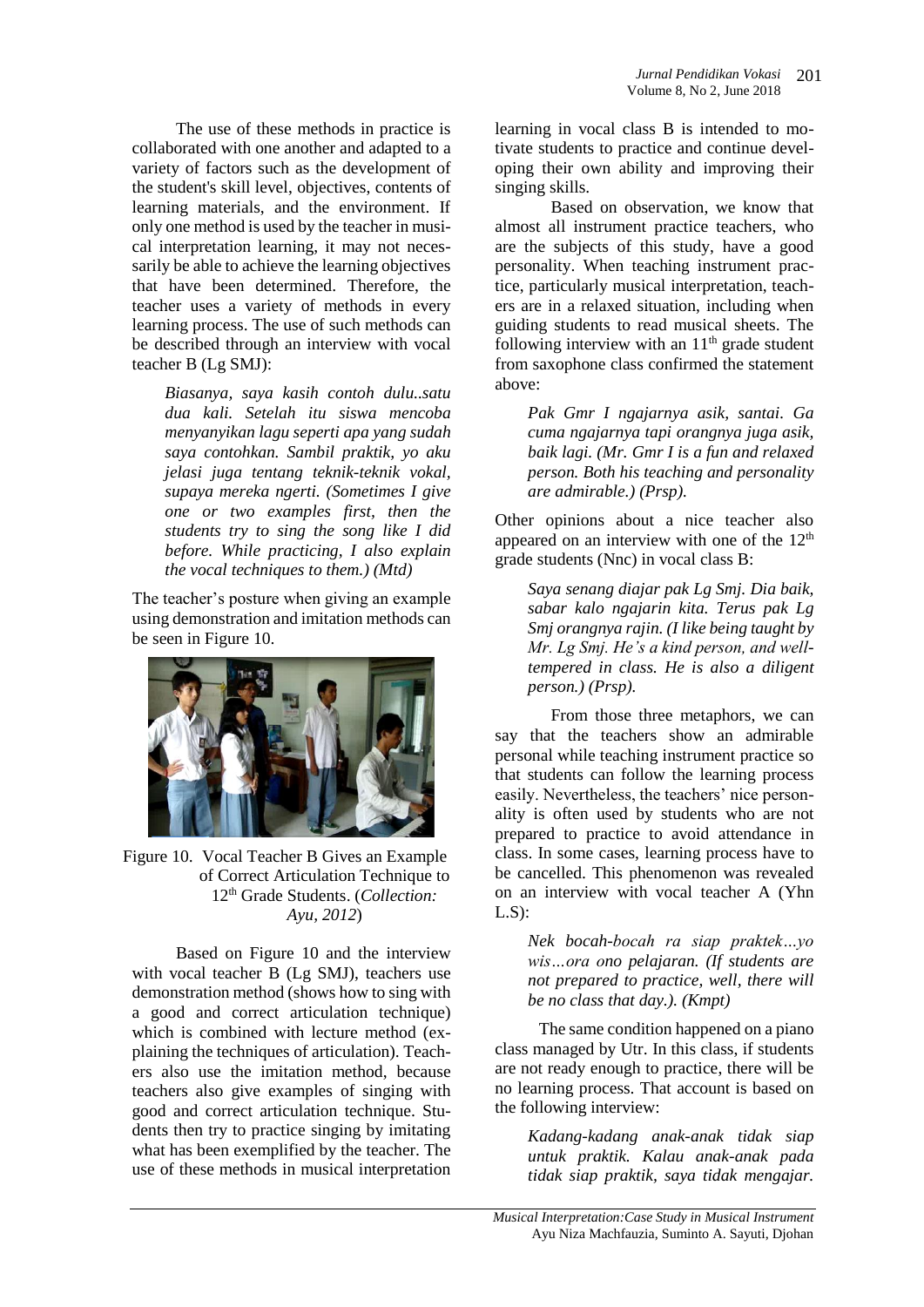*(Sometimes students weren't prepared for practice. If they're not prepared, I can't teach them.) (Kmpt).*

From what we got by the interview, it seems that although teachers have a good personality, it doesn't mean that assertiveness in class comes along with it. It is proved by seeing that there are many students who were not ready for instrument practice learning process and teachers seem not doing anything about it. Situations like this can be used by teachers to motivate their students and discuss the subject that are being taught that day.

# **CONCLUSION**

Based on the results, the conclusion of this study is as follows:

First, in every musical instrument practice class, musical interpretation learning is not wholly taught by their teachers. It means that teachers teach musical interpretation only on its knowledge dimension, including what lies on a musical sheet. Dimensions of knowledge that are being taught include frasering, reading notes and rhythm, dynamics, tone color, and intonation, while perception dimension and realworld musical experience actually can improve and develop musical interpretation skills that were not taught nor discussed in instrument practice learning process. Most teachers tend to teach the technics of instrument performance or singing.

Second, music teachers' strategy on applying musical interpretation learning using direct learning method is a teacher-centered learning strategy with individual approach. Furthermore, teachers used imitation method in their learning process. This situation happens in every instrument practice class that are included as subjects of this study.

Third, teachers competence when teaching musical interpretation must be improved, both from their pedagogical and professional competences. From pedagogical competence standpoint, we can see that teachers only supervise students who perform music, their students were less-motivated, and teachers didn't teach musical interpretation in detail. Thus the students cannot develop many of their academic abilities. Teachers also didn't facilitate students to work out their non-academic abilities. Meanwhile, from professional competence standpoint, especially knowledge,

some teachers didn't understand well the dimensions of interpretation that must be taught as well as the strategy used in musical interpretation learning.

### **Suggestions**

Because musical interpretation is tightly related with musical performance, when teaching about any form of musical performance, teachers should teach their students to hear their own musical performance over and over again, especially when students are involved in the learning process. Based on the aforementioned suggestion, an alternative strategy about western musical interpretation learning may be applied, which is comprised of five M's. They are learning (mempelajari), seeing (melihat), hearing (mendengarkan), comparing (membandingkan), and discussing and reflecting (mendiskusikan dan merefleksikan). The flow of musical interpretation learning using 5 M strategy is illustrated on Figure 11.



### Figure 11. . The 5 M strategy that can be used by teachers in musical interpretation learning

Students must be more active in learning instrument practice and not dependent upon teachers in the learning process. It means that students must develop their own musical potentials, be more discipline when they indulge themselves in an independent and structured training, and keep thinking about playing western musical arts. Thus, not only they have skills to perform music, they also have an ability to interpret it well. It can be said that students are well-equipped to play musical instruments.